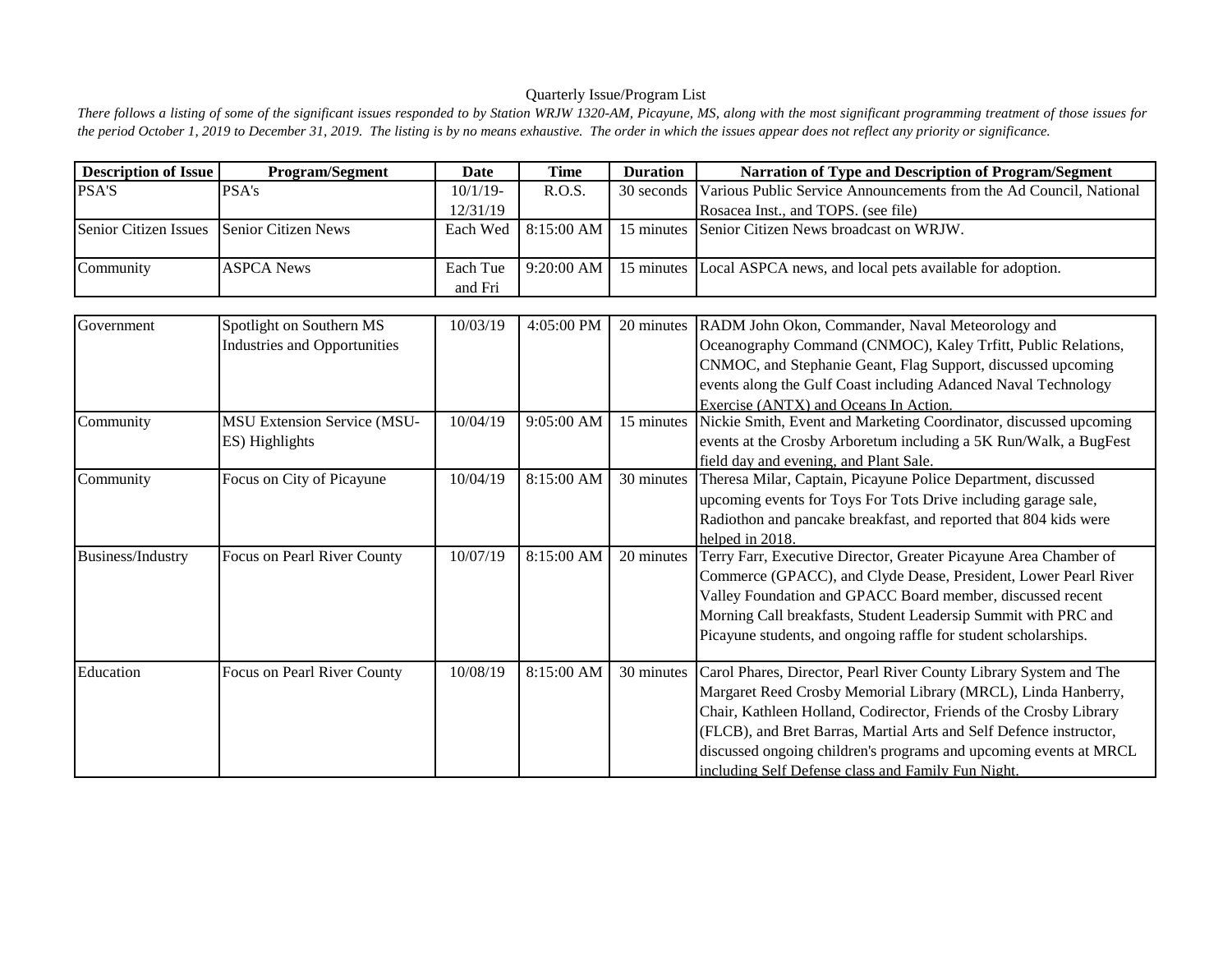| Education  | Focus on Pearl River County        | 10/09/19 | 8:15:00 AM |            | 20 minutes Ernie Lovell, Executive Director, Pearl River Community College |
|------------|------------------------------------|----------|------------|------------|----------------------------------------------------------------------------|
|            |                                    |          |            |            | (PRCC) Foundation and Alumni Services, discussed homecoming week           |
|            |                                    |          |            |            | festivities, scholarships from alumni chapter functions, construction of   |
|            |                                    |          |            |            | science building and dorms, and upcoming event to honor Alumnus of         |
|            |                                    |          |            |            | the Year John Huston.                                                      |
| Community  | <b>MSU Extension Service (MSU-</b> | 10/11/19 | 9:05:00 AM | 15 minutes | Nickie Smith, Event and Marketing Coordinator, MSU Extension,              |
|            | ES) Highlights                     |          |            |            | discussed upcoming events at Crosby Arboretum including 5K Run,            |
|            |                                    |          |            |            | Music Under the Pines, and Bug Fest.                                       |
| Education  | Focus on Pearl River County        | 10/15/19 | 8:15:00 AM | 30 minutes | Alan Lumpkin, Superintendent of Education, Pearl River County School       |
|            |                                    |          |            |            | District, and Kelcey Becnel, Blue Brigade Band Director, Pearl River       |
|            |                                    |          |            |            | Central High School, discussed upcoming band competition and concert       |
|            |                                    |          |            |            | events, and band scholarships.                                             |
| Government | Focus on Pearl River County        | 10/17/19 | 8:15:00 AM | 15 minutes | Stacey Wilkes, MS State Representative for District 108, discussed         |
|            |                                    |          |            |            | vaping and possible legislation, Pearl River Community College             |
|            |                                    |          |            |            | aviation grant and jobs it will create, voting, and upcoming               |
|            |                                    |          |            |            | appointments that will be made by incoming governor of MS.                 |
| Community  | <b>MSU Extension Service (MSU-</b> | 10/18/19 | 9:05:00 AM | 15 minutes | Alex Shook, AG/4-H, MSU Extension Service Agent, discussed Pearl           |
|            | ES) Highlights                     |          |            |            | River County and MS State Fairs, upcoming Feed the Community               |
|            |                                    |          |            |            | Thanksgiving event, and Spring and Fall 2020 cooking contests.             |
|            |                                    |          |            |            |                                                                            |
| Community  | Focus on City of Picayune          | 10/22/19 | 8:15:00 AM | 30 minutes | Eric Morris, Public Works Director, and Tom Milar, Code Enforcement        |
|            |                                    |          |            |            | Officer, discussed recent Household Hazardous Waste Day, and               |
|            |                                    |          |            |            | upcoming Verterans Day Parade and Blues Night Out.                         |
| Government | Focus on the Capitol               | 10/23/19 | 8:15:00 AM | 15 minutes | Timmy Ladner, State Representative for District 93, discussed lottery      |
|            |                                    |          |            |            | scheduled to start in November, options for eduction funding, and gas      |
|            |                                    |          |            |            | tax in election campaigns.                                                 |
| Education  | Focus on Picayune Schools          | 10/24/19 | 8:15:00 AM | 20 minutes | Rachel Rutherford, Swim Team Coach, Picayune Memorial High                 |
|            |                                    |          |            |            | School (PMHS), discussed PMHS swim team events and competitions,           |
|            |                                    |          |            |            | and PMHS choral team.                                                      |
| Community  | <b>MSU Extension Service (MSU-</b> | 10/25/19 | 9:06:00 AM | 15 minutes | Dawn Vosbein, Family and Consumer Science Agent, MS State                  |
|            | ES) Highlights                     |          |            |            | University Extension Office, and Chair, Southeast District of Diabetes     |
|            |                                    |          |            |            | Coalition of MS, discussed issues with diabetes, since November is         |
|            |                                    |          |            |            | Diabetes Month.                                                            |
| Community  | Focus on City of Picayune          | 11/01/19 | 8:15:00 AM | 25 minutes | Eileen Baker, Chair, Picayune Street Festival, and Jo Scheel, Secretary,   |
|            |                                    |          |            |            | Picayune Main Street, discussed events and activities of upcoming          |
|            |                                    |          |            |            | Picayune Street Fair.                                                      |
| Community  | <b>MSU Extension Service (MSU-</b> | 11/01/19 | 9:05:00 AM | 15 minutes | Dr. Eddie Smith, Coordinator/Agent, MSU Extension Service,                 |
|            | ES) Highlights                     |          |            |            | discussed caring for gardens in November, and upcoming calendar            |
|            |                                    |          |            |            | events.                                                                    |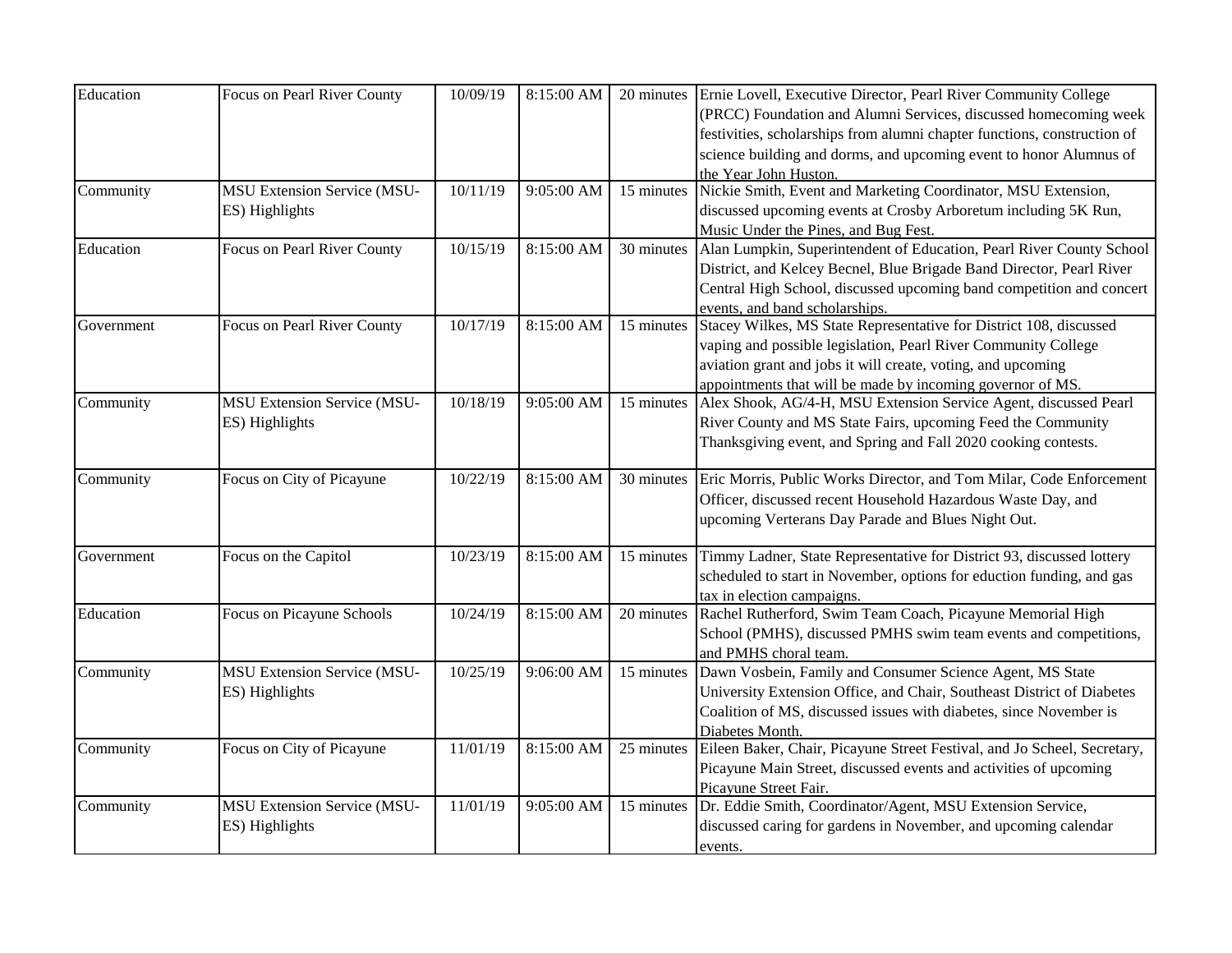| Business/Industry | Focus on Pearl River County                                     | 11/04/19 | 8:15:00 AM | 20 minutes | Terry Farr, Executive Director, Greater Picayune Area Chamber of<br>Commerce (GPACC), and Christy Goss, City of Picayune and Board<br>member of GPACC, reported on recent GPACC events, and discussed<br>upcoming PRC Professional Development Day, Police/Firefighter<br>Appreciation Luncheon, and 50/50 raffle for student scholarships.               |
|-------------------|-----------------------------------------------------------------|----------|------------|------------|-----------------------------------------------------------------------------------------------------------------------------------------------------------------------------------------------------------------------------------------------------------------------------------------------------------------------------------------------------------|
| Government        | Spotlight on Southern MS<br><b>Industries and Opportunities</b> | 11/07/19 | 4:05:00 PM | 20 minutes | Randy Galloway, Deputy Center Director, NASA Stennis, and Lacy<br>Thompson, Personnel Relations Department, discussed a recently<br>released Strategic Plan for Stennis Space Center to have a modern,<br>sustainable propulsion test enterprise.                                                                                                         |
| Education         | Focus on Pearl River County                                     | 11/12/19 | 8:15:00 AM | 30 minutes | Carol Phares, Director, Pearl River County Library System and The<br>Margaret Reed Crosby Memorial Library (MRCL), Kathy Younes,<br>Linda Hanberry, Chair, and Kathleen Holland Codirector, Friends of the<br>Crosby Library, discussed Random Readers and Childrens Programs,<br>upcoming gingerbread challenge, and upcoming The Resolution<br>Program. |
| Education         | Focus on Pearl River County                                     | 11/13/19 | 8:15:00 AM | 20 minutes | Ernie Lovell, Executive Director, Pearl River Community College<br>(PRCC) Foundation and Alumni Services, discussed upcoming Winter<br>Wonderland on Poplarville campus, year-end establishment of new<br>scholarships, and sign-up opportunities for Fall 2020 Foundation<br>scholarships.                                                               |
| Community         | Focus on City of Picayune                                       | 11/14/19 | 8:15:00 AM | 30 minutes | Theresa Milar, Captain, Picayune Police Department, discussed<br>upcoming Toys For Tots Toy Drive including dates for taking<br>applications and for toy distribution.                                                                                                                                                                                    |
| Education         | Focus on Pearl River County                                     | 11/19/19 | 8:15:00 AM | 30 minutes | Alan Lumpkin, Superintendent of Education, Pearl River County School<br>District (PRCSD), and T.J. Burleson, Business Administrator/Director<br>of Operations, PRCSD, reported updates on campus construction, and<br>discussed planned Teacher Academy, Science and Technology, and<br>multipurpose buildings                                            |
| Government        | Focus on Pearl River County                                     | 11/21/19 | 8:15:00 AM | 35 minutes | Stacey Wilkes, MS State Representative for District 108, discussed<br>vaping legislation, workforce development, economic development, and<br>upcoming meetings at Picayune and PRCentral Schools.                                                                                                                                                        |
| Community         | Focus on Pearl River County                                     | 11/22/19 | 8:15:00 AM | 30 minutes | Adrain Lumpkin, Pearl River County (PRC) Administrator, and Les<br>Duncan, PRC Engineer, discussed maintenance on Wilson Slough<br>Diversion, progress update on courthouse annex building, political<br>signs, and 911 consolidated dispatch.                                                                                                            |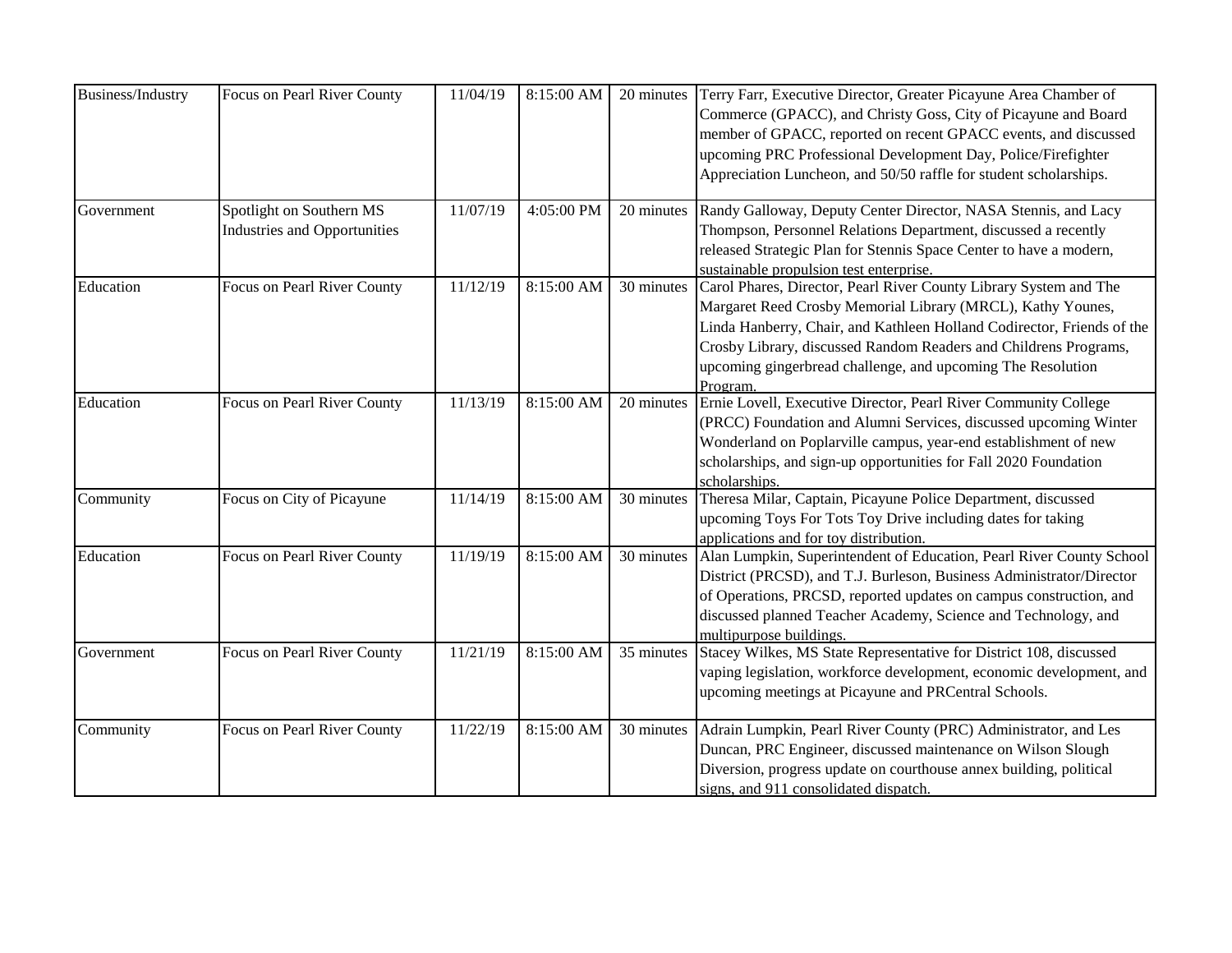| <b>Business/Industry</b> | Focus on Pearl River County                                     | 11/26/19 | 8:15:00 AM | 30 minutes | Jim Luke, Picayune City Manager, and Christy Goss, City of Picayune<br>and board member of Greater Picayune Area Chamber of Commerce<br>reported the road paving is finished, and discussed upcoming Picayune<br>Christmas Parade and Shop By Candelight events.                                                                                                                  |
|--------------------------|-----------------------------------------------------------------|----------|------------|------------|-----------------------------------------------------------------------------------------------------------------------------------------------------------------------------------------------------------------------------------------------------------------------------------------------------------------------------------------------------------------------------------|
| Business/Industry        | Focus on Pearl River County                                     | 12/02/19 | 8:15:00 AM | 20 minutes | Terry Farr, Executive Director, Greater Picayune Area Chamber of<br>Commerce (GPACC), and Greg Mitchell Jr, Banking Center President<br>for BankPlus and President, GPACC, reported that recent Chamber<br>Annual Awards Banquet had largest attendance ever, and discussed<br>upcoming ribbon cuttings for new businesses, and upcoming Picayune<br>Christmas Parade.            |
| Government               | Focus on the Capitol                                            | 12/03/19 | 8:15:00 AM | 30 minutes | MS State Senator Angela Hill discussed WEIR project, MS State<br>animal bill vs federal animal bill, Teachers' Day, lottery, and low<br>unemployment.                                                                                                                                                                                                                             |
| Government               | Focus on the Capitol                                            | 12/05/19 | 8:15:00 AM | 15 minutes | Timmy Ladner, State Representative District 93, reported that lottery is<br>exceeding revenue expectations, and discussed planned Pearl River<br>Community College Aviation Center, and upcoming legislative session<br>topics including vaping, seafood labeling, and workforce programs.                                                                                        |
| Government               | Spotlight on Southern MS<br><b>Industries and Opportunities</b> | 12/05/19 | 4:05:00 PM | 20 minutes | Mark Glorioso, Owner and Manager, MVG Solutions (MVGS), a local<br>Picayune business, and discussed types of services that MVGS offers,<br>including ways to attract new businesses and job opportunities.                                                                                                                                                                        |
| Community                | Focus on Christmas Festival                                     | 12/09/19 | 8:15:00 AM | 25 minutes | Laura Ewald, Playwright and Director, Christmas Festival of Lessons<br>and Carols with Puppets, discussed upcoming 2nd annual presentation<br>of Festival of Lessons and Carols.                                                                                                                                                                                                  |
| Education                | Focus on Pearl River County                                     | 12/10/19 | 8:15:00 AM | 30 minutes | Carol Phares, Director, Pearl River County Library System and The<br>Margaret Reed Crosby Memorial Library (MRCL), Linda Hanberry,<br>Chair, Kathleen Holland Codirector, Friends of the Crosby Library<br>(FLCB), Juanita Gex, and Ruth Mathis, discussed upcoming Picayune<br>Arts League art display, Sing Along with Dulcimers program, and The<br><b>Resolution Program.</b> |
| Education                | Focus on Pearl River County                                     | 12/11/19 | 8:15:00 AM | 20 minutes | Ernie Lovell, Executive Director, Pearl River Community College<br>(PRCC) Foundation and Alumni Services, discussed applying for<br>Spring semester at prcc.edu website, gave brief history of PRCC, and<br>reported on progress of new buildings.                                                                                                                                |
| Community                | <b>MSU Extension Service (MSU-</b><br>ES) Highlights            | 12/13/19 | 9:05:00 AM | 15 minutes | Dawn Vosbein, Family and Consumer Science Agent, MS State<br>University Extension Office, and Chair, Southeast District of Diabetes<br>Coalition of MS, discussed Holiday foods and safety for pets, adults,<br>and children.                                                                                                                                                     |